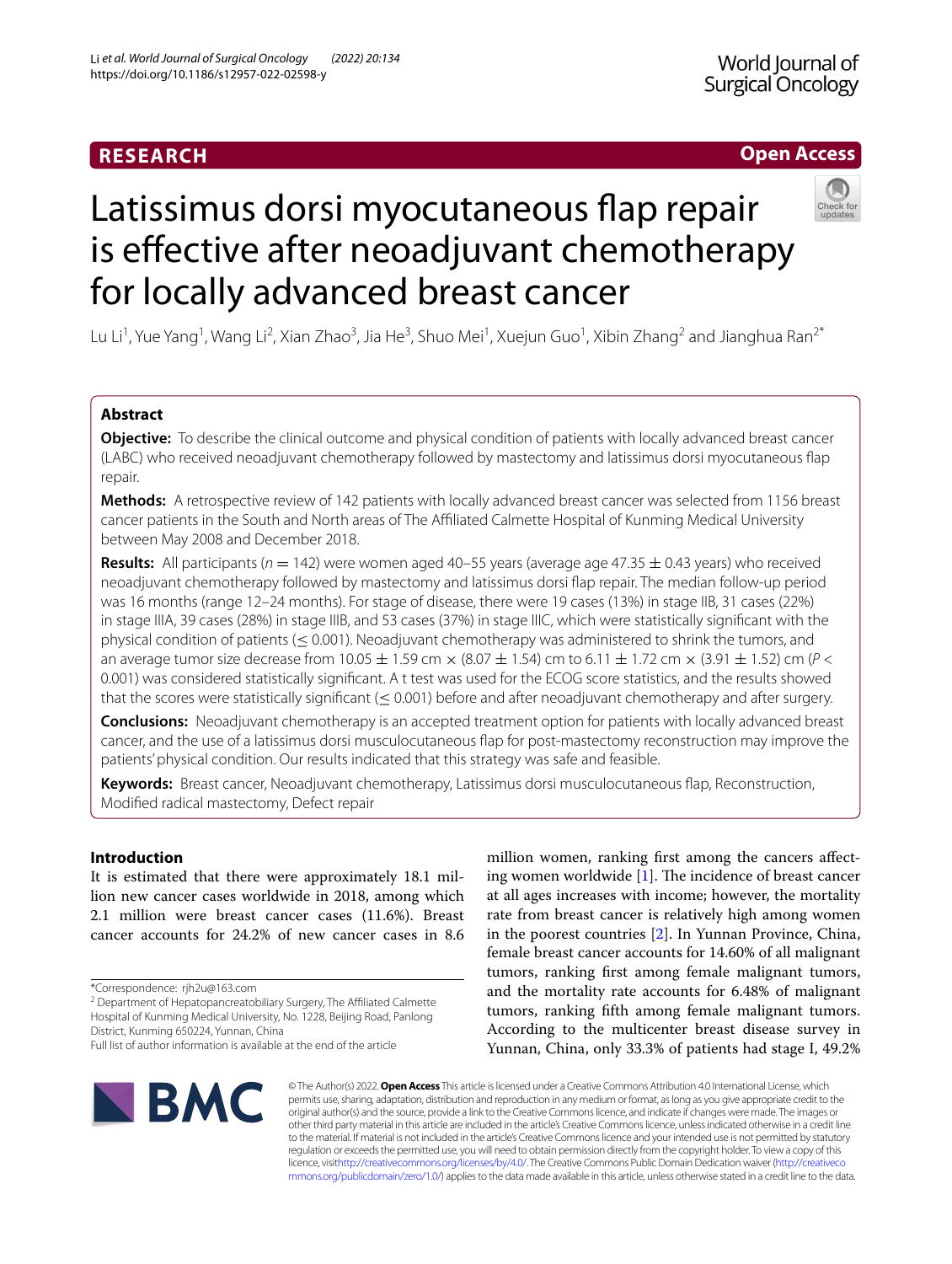of patients had stage II, 15.8% of patients had stage III, and 1.7% of patients had stage IV  $[3]$  $[3]$ . Thus, stage III and stage IV breast cancer patients still account for a large proportion. For the treatment of patients with LABC, there is still no common expert consensus, which requires clinicians to constantly explore the best treatment methods. LABC can be accompanied by ulceration and skin invasion, which seriously afects the patients' quality of life (e.g., because of pain, unpleasant odors, and the need to frequently change the wound dressings)  $[4]$  $[4]$ . Unfortunately, this situation is difficult to manage efectively. Immediate breast reconstruction for T1–T2 tumors is generally considered safe and feasible [[5\]](#page-8-4). However, the safety of immediate breast reconstruction for LABC remains the focus of much discussion [[6](#page-8-5)]. Previous studies have demonstrated that chemotherapy and radiotherapy are preferred for patients with locally advanced breast cancer, and surgery is not the frst choice [[7\]](#page-8-6).

At our center, we treated patients with locally advanced breast cancer using neoadjuvant chemotherapy followed by modifed radical mastectomy and used latissimus dorsi musculocutaneous faps to repair the resulting defects. Therefore, we aimed to examine the outcomes of this approach and share our experience. The objective of our study was to describe the clinical outcome and physical condition of patients with locally advanced breast cancer (LABC) who received neoadjuvant chemotherapy followed by mastectomy and latissimus dorsi myocutaneous fap repair.

# **Material and methods**

## **Study sample**

A total of 142 patients with locally advanced breast cancer were selected from 1156 breast cancer patients in the South and North areas of The Affiliated Calmette Hospital of Kunming Medical University between May 2008 and December 2018. All patients were assessed for treatment at the BCCA oncology assessment (including history, clinical examination, mammography, chest CT, laboratory examination, hepatobiliary, splenopancreatic ultrasound, and lung function) [\[8](#page-8-7)]. According to the AJCC classifcations (8th edition), LABC is a category of breast cancer that includes T3, T4, any N2, or any N3 cases in TNM stage, from stage IIB to IIIC (including infammatory breast cancer with no distant metastasis) [[9\]](#page-8-8). Patients with infammatory breast cancer, recurrence after breast-conserving surgery, and palliative care intentions were included. Some patients had pectoralis major muscle and skin invasion and ulceration and underwent neoadjuvant chemotherapy, and the maximum diameter of the tumor was reduced  $\geq$  30% (achieved a partial response, PR) before undergoing modifed radical mastectomy [[10](#page-8-9)]. Immediately after resection, a latissimus dorsi musculocutaneous fap was applied to the related defect. This retrospective study evaluated the patients' outcomes and physical condition.

### **Ethics statement**

This research was conducted ethically in accordance with the tenets of the Declaration of Helsinki. The study protocol was approved by the Medical Ethics Committee of The Affiliated Calmette Hospital of Kunming Medical University (Document Number: 2019-02). All patients were delabelled.

### **Chemotherapy**

All patients received hollow needle biopsy before neoadjuvant chemotherapy and were pathologically confrmed as malignant breast tumors. Based on the National Comprehensive Cancer Network guidelines [[4\]](#page-8-3), all patients underwent 4–6 cycles of neoadjuvant treatment with anthracycline combined with taxane chemotherapy, including TEC, EC-T, or TAC (cyclophosphamide, 600 mg/m<sup>2</sup> intravenously on day 1, epirubicin 70 mg/  $m<sup>2</sup>$  intravenously on day 1, and Taxol 90 mg/m<sup>2</sup> intravenously on day 2); each interval lasted for 21 days. All patients completed six and four preoperative cycles, respectively. Among them, 48 (33.8%) received TEC chemotherapy, 86 (60.6%) received EC-T, and 8 (5.6%) received TAC. After the end of neoadjuvant chemotherapy, the maximum tumor diameter of all patients was reduced  $\geq$  30% (achieved a partial response, PR) [\[10](#page-8-9)]. All patients received corresponding adjuvant treatment (endocrine therapy, trastuzumab treatment) after chemotherapy and surgery.

### **Preoperative evaluations**

Ulcer secretions were submitted for bacterial culture, and anti-infammatory treatment was provided for 3–5 days when local inflammation was obvious. Blood flow in the ipsilateral thoracic dorsal artery was examined using a Doppler flow detector (SIEMENS ACUSON X150), which revealed normal blood flow for all patients. After 4–6 cycles of chemotherapy, the tumor sizes decreased, bleeding decreased, and the wounds exhibited cleaner surfaces. Physical condition was assessed according to the status score proposed by the Eastern Oncology Cooperative Group [\[11\]](#page-8-10), with a score of  $\leq 2$  indicating that surgery could be tolerated. The patients also exhibited improvements in their general condition, which made them able to tolerate surgical treatment.

### **Surgical treatment**

The first step involved resection with a  $1-2$ -cm margin around the ulcers and any surrounding skin lesions. The fap was separated to preserve the subdermal vascular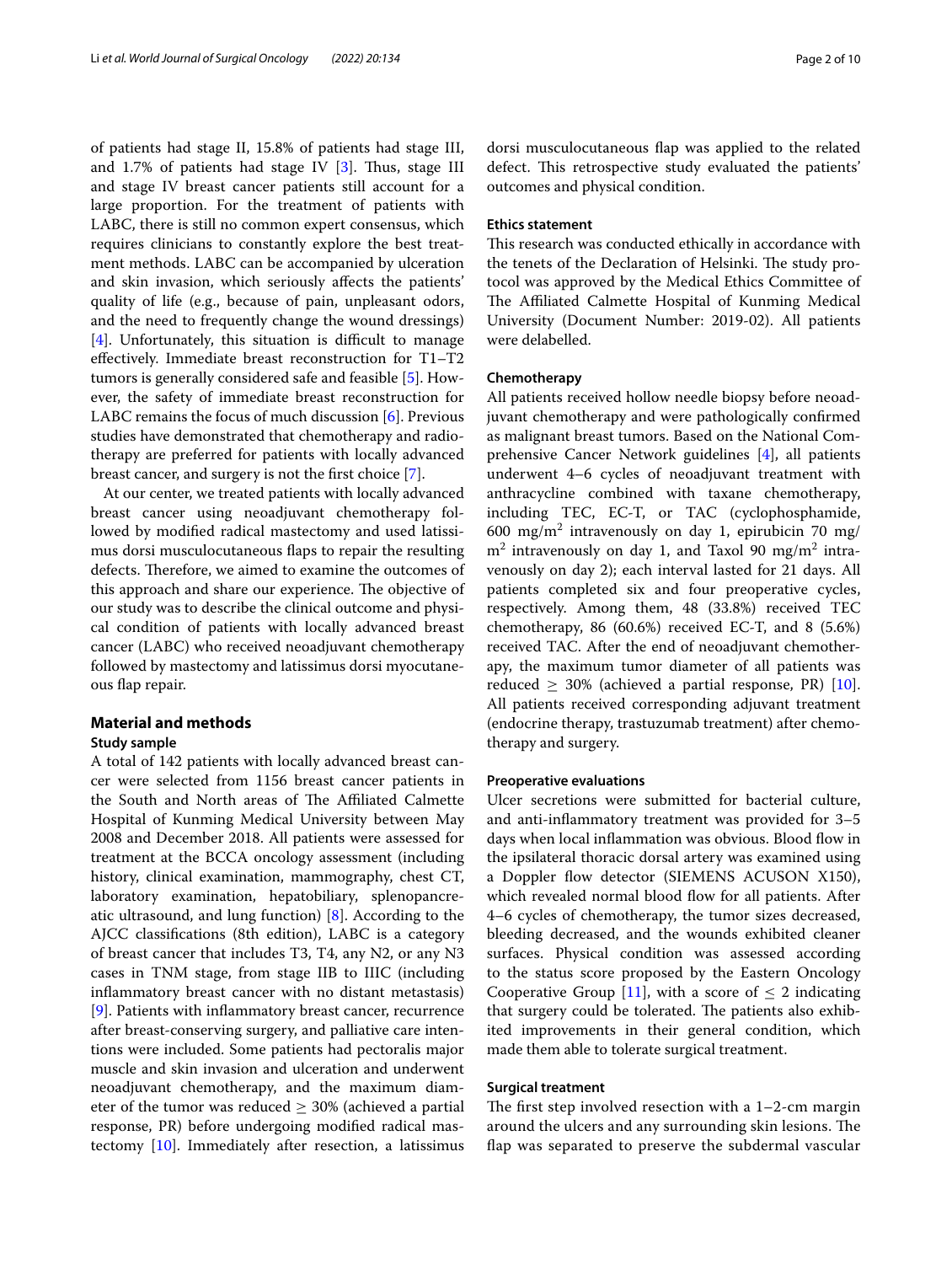network and adipose tissue. High-frequency electrotomy was used to lift and separate the breast tissue from the medial sternal edge, and the glandular tissue was removed with the pectoralis major fascia below the tumor and the pectoralis major invaded by the tumor (the pectoralis major was left uninvaded) from the top down (parallel to the pectoralis major fibers). The ipsilateral axillary lymph nodes were dissected, similar to the modifed radical mastectomy. Keep the long thoracic nerve, thoracic dorsal nerve, and subscapular vessels. The excised tissue was immediately sent to the pathology laboratory for a rapid examination of the frozen section. After confrming that the margins were free of tumor cells, the defect size and shape were considered to design and elevate an ipsilateral latissimus dorsi musculocutaneous fap, which was then transferred to the defect. The flap was designed to be  $1-2$ cm longer and wider than the defect, with the pedicle length determined based on the distance between the wound surface and the latissimus dorsi musculocutaneous fap. Patients were changed from supine position to lateral position for secondary disinfection. The latissimus dorsi fap was opened from the defect area to the axilla. The skin and superficial fascia were cut, and the deep adipose tissue beneath the fascia was lifted together with the latissimus dorsi to form a large tissue, and the fbrous connection between the serratus anterior and the latissimus dorsi was cut. Protect the vascular nerve pedicle. The flap was transferred to the wound's surface while avoiding torsion on the pedicle during the transfer and excessive tension during suturing  $[12]$  $[12]$ . The third step involved the primary closure of the donor-site defect, although larger defects were repaired using a medium-thickness skin graft. Vacuum drainage tubes were placed in the chest wall and the ipsilateral axilla, with daily monitoring of the drainage volume. When the drainage flow is less than 20 ml drainage tube (Fig. [1\)](#page-2-0), the fap's blood supply was monitored daily, and the dressings were changed every other day. Antibiotic treatment was provided where necessary based on the results from the preoperative wound bacterial cultures. A total of 137 patients underwent postoperative radiotherapy; ER- and PR-positive patients received endocrine therapy, and 47 HER-2-positive patients received trastuzumab treatment.

### **Statistical analysis**

To analyze control variables, the relationships between NACT, surgery, and physical condition were compared using multivariate variance analysis, and continuous variables were evaluated using the *T* test. According to the literature [[13](#page-8-12), [14](#page-8-13)], we analyzed known confounding factors, including age, BMI, smoking history, menopausal status, etc. In addition, stage and grade were investigated based on clinical experience, and this analysis allows for a more accurate comparison. Statistical analysis was performed using SPSS 25.0 for Windows statistics program (IBM Corp, Armonk, NY), and *P* values less than 0.05 indicated signifcant diferences.

<span id="page-2-0"></span>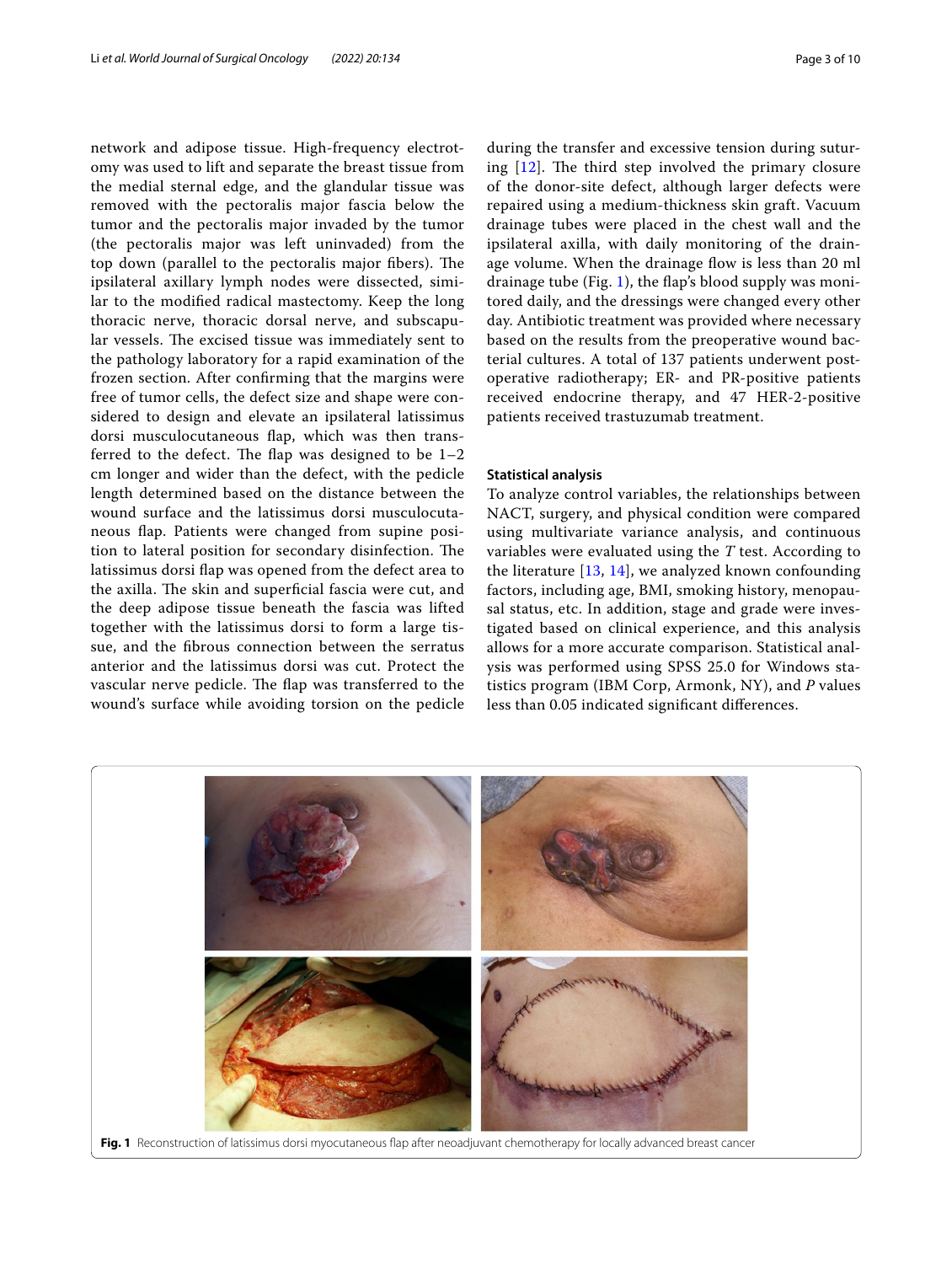### **Results**

A total of 142 patients with locally advanced breast cancer were selected from 1156 breast cancer patients between May 2008 and December 2018. The patient demographic and tumor characteristics of the patients are shown in Table [1](#page-3-0). All participants  $(n = 142)$  were women aged 40–55 years (average age 47.35  $\pm$  0.43 years). The median follow-up period was 16 months (range 12–24 months). Among the pathological types of all patients, 138 cases (97%) were infltrating ductal carcinoma, and  $4$  cases (3%) were inflammatory. The molecular subtyping in these 142 cases was the luminal A (ER+, PR+, HER2−) subtype in 38 cases (26.8%), the luminal B  $(ER+, PR+, HER2+)$  subtype in 52 cases (36.6%), HER-2 overexpression in 21 cases (14.8%), and triple negative in 31 cases  $(21.8\%)$ . There were 106 cases (75%) involving skin and 53 cases (37%) involving pectoralis major. Related confounders, including age, BMI, smoking history, and menopausal status, were not statistically significant in this study ( $\geq$  0.05). Since the grades of locally advanced breast cancer are all T3 and T4 cases, these cases were selected in this study. There were 36 (25%) cases with tumor grade T3 and 106 (75%) cases with tumor grade T4, which was statistically significant with physical condition after neoadjuvant chemotherapy and surgery ( $\leq$  0.001). Regarding the stage of the disease, there were 19 cases (13%) in stage IIB, 31 cases (22%) in stage IIIA, 39 cases (28%) in stage IIIB, and 53 cases (37%) in stage IIIC, which were statistically signifcant with the physical condition of patients ( $\leq 0.001$ ).

All participants had an average tumor size of (10.05  $\pm$ 1.59) cm  $\times$  (8.07  $\pm$  1.54) cm (maximum 15.3 cm  $\times$  12.6 cm, minimum 8.0 cm  $\times$  6.5 cm). All patients underwent 4–6 cycles of neoadjuvant treatment with anthracycline combined with taxane chemotherapy, including TEC, EC-T, or TAC, each interval lasted for 21 days. All patients completed six and four preoperative cycles, respectively, achieved a partial response. Therefore, 4–6 courses of neoadjuvant chemotherapy were administered to shrink the tumors, bleeding decreased and an average tumor size decrease from 10.05  $\pm$  1.59 cm  $\times$  (8.07  $\pm$ 1.54) cm to  $6.11 \pm 1.72$  cm  $\times$  (3.91  $\pm$  1.52) cm (*P* < 0.001) was considered statistically signifcant (Table [2](#page-4-0)). Physical condition ECOG score of  $\leq 2$  was indicating that surgery could be tolerated. All 137 patients underwent modifed radical mastectomy and latissimus dorsi musculocuta-neous flap transfer to repair the defect (Table [2\)](#page-4-0). There were 2 cases (1.46%) had partial necrosis in the suture area at the edge of the fap. It was considered that excessive suture tension caused daily dressing change and scar healing three weeks later. And 8 cases (5.84%) of seroma at donor site (Table [3](#page-4-1)). Negative pressure attraction was maintained and dressing was changed daily, which healed

### <span id="page-3-0"></span>**Table 1** Patient and tumor characteristics

| Variable                                  | Value                      | P value      |
|-------------------------------------------|----------------------------|--------------|
| Age (year), median (range)                | $47.35 \pm 3.97 (40 - 55)$ | $\geq 0.05$  |
| Smoking, n (%)                            |                            | $\geq 0.05$  |
| Yes                                       | 7(5%)                      |              |
| No                                        | 135(95%)                   |              |
| BMI, median (range)                       | $25.03 \pm 2.1(20-32)$     | $\geq 0.05$  |
| Follow-up (months), median (range)        | $16.5 \pm 3.73(12 - 24)$   | $\geq 0.05$  |
| Menopausal status, n (%)                  |                            | $\geq 0.05$  |
| Premenopausal                             | 47(33%)                    |              |
| Post-menopausal                           | 95(67%)                    |              |
| Stage of disease, n (%)                   |                            | $\leq 0.05$  |
| IIB                                       | 19(13%)                    |              |
| <b>IIIA</b>                               | 31(22%)                    |              |
| IIIB                                      | 39(28%)                    |              |
| <b>IIIC</b>                               | 53(37%)                    |              |
| Tumor classification, n (%)               |                            | $\leq 0.001$ |
| Τ1                                        | 0                          |              |
| T <sub>2</sub>                            | 0                          |              |
| T3                                        | 36(25%)                    |              |
| <b>T4</b>                                 | 106(75%)                   |              |
| Lymph node status, n (%)                  |                            | $\leq 0.05$  |
| N <sub>0</sub>                            | 0                          |              |
| N1                                        | 48(34%)                    |              |
| N2/N3                                     | 94(66%)                    |              |
| ER, PR status at initial diagnosis, n (%) |                            | $\geq 0.05$  |
| Positive                                  | 90(63.4%)                  |              |
| Negative                                  | 52(33.6%)                  |              |
| HER-2 status at initial diagnosis         |                            | $\geq 0.05$  |
| Positive                                  | 41(28.9%)                  |              |
| Negative                                  | 101(71.1%)                 |              |
| Surgical margin status, n (%)             |                            | $\geq 0.05$  |
| Positive                                  | 2(1%)                      |              |
| Negative                                  | 140(99%)                   |              |
| Skin invasion and ulceration, n (%)       |                            |              |
| Yes                                       | 106(75%)                   |              |
| No                                        | 36(25%)                    |              |
| Pectoralis major                          |                            |              |
| Yes                                       | 53(37%)                    |              |
| No                                        | 89(63%)                    |              |
| Histological type, n (%)                  |                            |              |
| Infiltrating ductal carcinoma             | 138(97%)                   |              |
| Inflammatory                              | 4(3%)                      |              |
| Molecular subtyping, n (%)                |                            | $\leq 0.05$  |
| Luminal A                                 | 38(26.8%)                  |              |
| Luminal B                                 | 52(36.6%)                  |              |
| Triplenegative                            | 31(21.8%)                  |              |
| HER-2 overexpression                      | 21(14.8%)                  |              |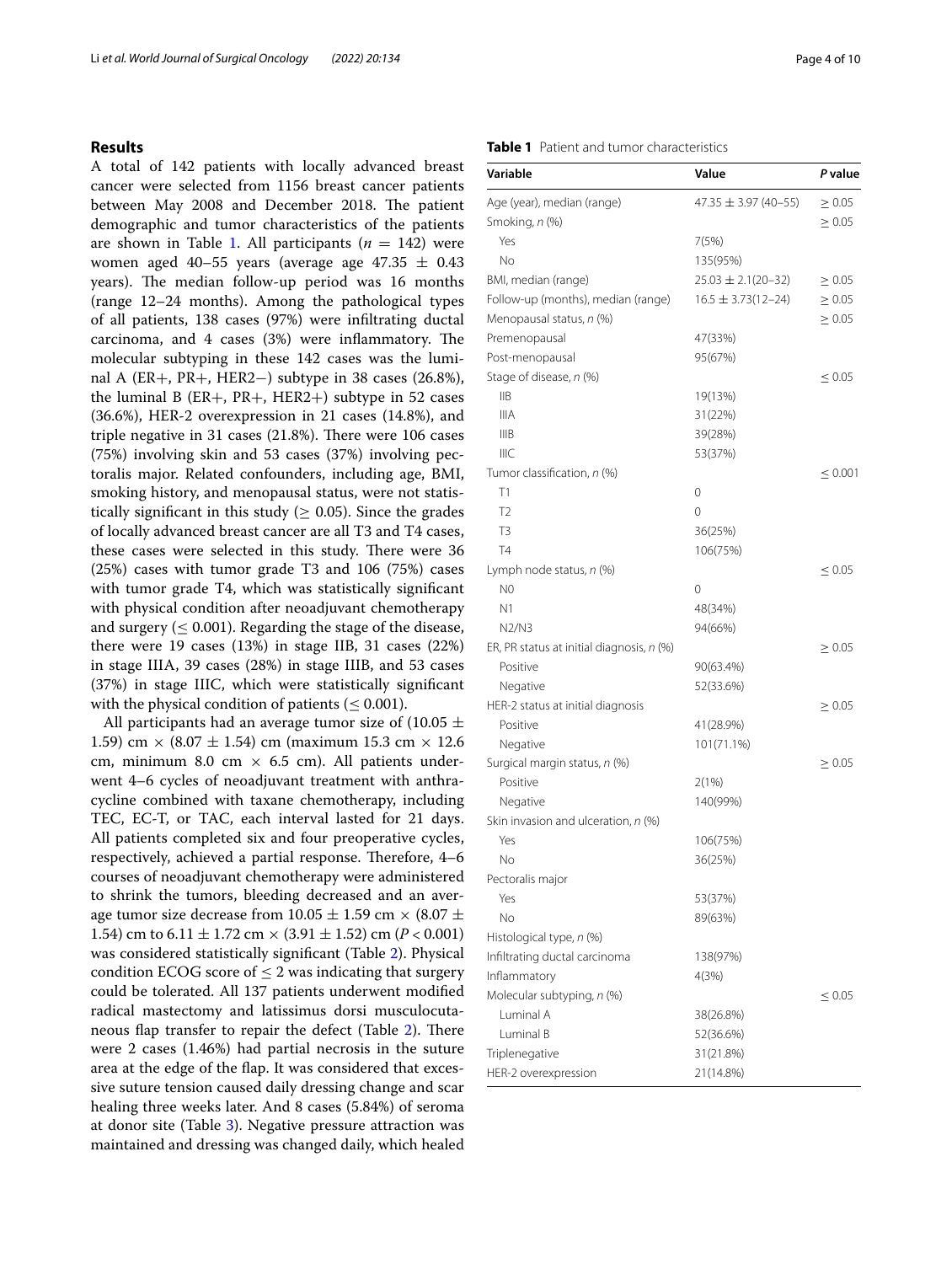<span id="page-4-0"></span>**Table 2** Tumor size comparison  $(\overline{X} \pm SD)$ 

|                   | Case (n) | Average tumor size (cm $\times$ cm)                 |
|-------------------|----------|-----------------------------------------------------|
| Prechemotherapy   | 142      | $(10.05 \pm 1.59)$ cm $\times$ (8.07 $\pm$ 1.54) cm |
| Post-chemotherapy | 142      | $(6.11 \pm 1.72)$ cm $\times$ (3.91 $\pm$ 1.52) cm  |
| Post-operation    |          | $\left( \right)$                                    |
|                   |          | < 0.001                                             |

spontaneously 2 weeks later. Endocrine therapy was given to 90 ER- and PR-positive patients (63.4%). Twentyeight patients with positive HER-2 received trastuzumab treatment voluntarily (19.7%).The median follow-up period was 16 months (range 12–24 months), with 3 patients developing pulmonary metastasis at 14 months after surgery. None of the patients who received chemotherapy and surgery ( $n = 137$ ) died during a follow-up period of 12 to 24 months (median follow-up period was 16 months). However, 5 patients who received neoadjuvant chemotherapy refused surgery and died during the follow-up period (Table  $4$ ) (Fig. [2](#page-5-0)).

The physical condition of the patients was scored according to the Eastern Oncology Cooperative Group (ECOG) (Tables  $5$  and  $6$ ) [\[11\]](#page-8-10). The scores of these patients were all 2–3 points; the *T* test was used for statistics, and the results showed that the scores were statistically significant ( $P \leq 0.001$ ) before and after neoadjuvant chemotherapy and after surgery. This indicates that neoadjuvant chemotherapy and surgery have signifcantly improved the physical condition of patients. This is especially true in patients with skin invasion and ulceration.

### **Discussion**

At present, neoadjuvant chemotherapy has become the standard treatment mode for patients with locally advanced breast cancer. Studies of NSABP-B18 and B-27 [\[15](#page-8-14), [16](#page-8-15)] showed that neoadjuvant chemotherapy can increase the chance of breast-conserving surgery

<span id="page-4-1"></span>

|  | Table 3 Complications |
|--|-----------------------|
|--|-----------------------|

### <span id="page-4-2"></span>**Table 4** Treatment characteristics

| Treatment, $n = 142$         | Value       | P value      |
|------------------------------|-------------|--------------|
| NACT, n (%)                  | 142         | $\leq 0.001$ |
| TFC.                         | 48 (33.8%)  |              |
| $FC-T$                       | 86 (60.6%)  |              |
| <b>TAC</b>                   | $8(5.6\%)$  |              |
| Endocrine therapy, n (%)     |             | $\geq 0.05$  |
| Yes                          | 90 (63.4%)  |              |
| No                           | 52 (36.6%)  |              |
| Trastuzumab treatment, n (%) |             | $\geq 0.05$  |
| Yes                          | 28 (19.7%)  |              |
| No                           | 114 (80.3%) |              |
| Surgical, n (%)              | 137 (96.5%) | $\leq 0.001$ |
| Rejection surgery, n         | 5           |              |
| Death, n                     | 5           | $\leq 0.001$ |
| Survival, n                  | 137         |              |

for breast cancer, improve the quality of life of patients, improve disease-free survival and overall survival of patients, and improve the prognosis of patients. Anthracycline and taxane chemotherapeutic agents have long been the basis of adjuvant chemotherapy for breast cancer patients and are equally important in preoperative chemotherapy. The study  $[17]$  $[17]$  showed that the TEC regimen was superior to the FEC regimen in terms of the overall response rate and PCR in neoadjuvant chemotherapy, with statistically signifcant diferences. Therefore, the TEC (TAC) regimen was selected for preoperative neoadjuvant chemotherapy in our center.

Neoadjuvant chemotherapy is also widely accepted for managing locally advanced breast cancer, which often allows the patient to undergo subsequent surgical treatment. For example, neoadjuvant chemotherapy using doxorubicin and cyclophosphamide allowed surgery in 84% of patients with locally advanced breast cancer that was initially considered inoperable

|                   |                       | <b>Surgery after NAC</b><br>$N = 137$ | <b>NAC without surgery</b><br>$N=5$ | p value      |
|-------------------|-----------------------|---------------------------------------|-------------------------------------|--------------|
|                   |                       |                                       |                                     |              |
| Complications     | Partial flap necrosis | 2(1.46%)                              | -                                   |              |
| n, (%)            | Infection             | 0                                     | $\overline{\phantom{0}}$            |              |
|                   | Seroma                | 8(5.84%)                              |                                     |              |
|                   | Bleeding              | 0                                     |                                     |              |
|                   | Total                 | $10(7.3\%)$                           | 5(3.5%)                             | $\leq 0.001$ |
| Recurrences       | Local recurrences     | 0                                     | 5(3.5%)                             | $\leq 0.001$ |
| $n, (\%)$         | Metastasis            | 3(2.19%)                              | 5(3.5%)                             | $\leq 0.001$ |
| Dead $n$ , $(\%)$ |                       |                                       | 5(3.5%)                             | $\leq 0.001$ |

*NAC* neoadjuvant chemotherapy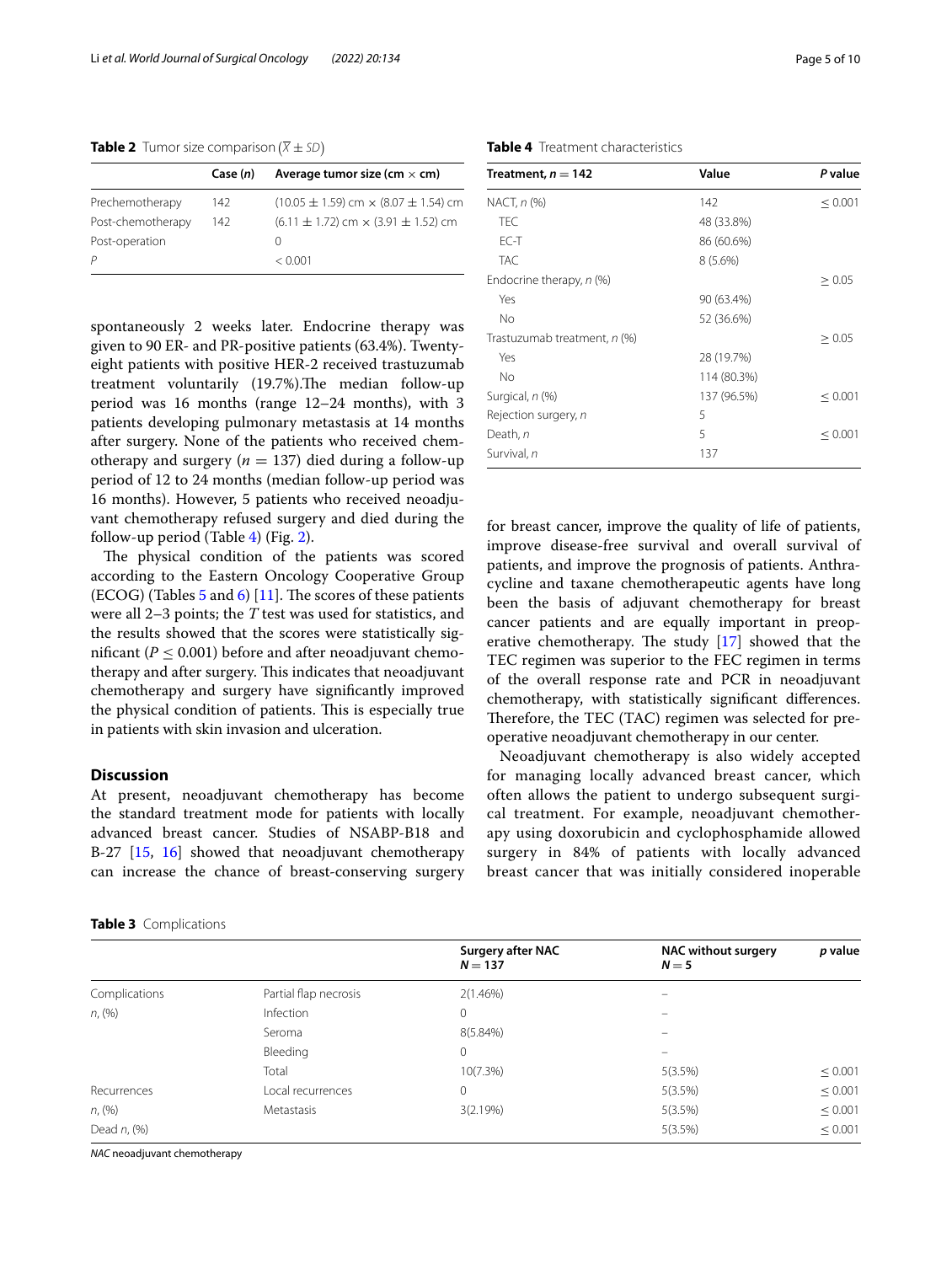

<span id="page-5-1"></span><span id="page-5-0"></span>**Table 5** Physical condition (ECOG)

|               | Prechemotherapy              | Post-chemotherapy | Post-operation  | Non-operating | P value      |  |
|---------------|------------------------------|-------------------|-----------------|---------------|--------------|--|
|               | $n = 137$                    |                   |                 | $n=5$         |              |  |
| $\parallel$ B | $+$ 0.45<br>1.5              | $\pm 0.32$        | $0.48 \pm 0.37$ |               | $\leq 0.001$ |  |
| III A         | $\pm$ 0.26<br>1.77           | $1.36 \pm 0.32$   | $0.91 \pm 0.44$ |               | $\leq 0.001$ |  |
| III B         | $2.36 \pm 0.67$              | $1.59 \pm 0.44$   | $1 \pm 0.32$    |               | $\leq 0.001$ |  |
| IIIC          | $2.78 + 0.34$                | $1.74 \pm 0.52$   | $1.32 \pm 0.34$ |               | $\leq 0.001$ |  |
|               | Skin invasion and ulceration |                   |                 |               |              |  |
| Yes           | $3.26 \pm 0.57$              | $2.14 \pm 0.25$   | $1.43 \pm 0.42$ |               | $\leq 0.001$ |  |
| <b>No</b>     | $2.51 \pm 0.48$              | $1.76 \pm 0.31$   | $1.21 \pm 0.24$ |               | $\leq 0.001$ |  |

[[18](#page-8-17)]. In this setting, neoadjuvant chemotherapy typically involves 4–6 cycles, as additional cycles do not generally increase the therapeutic effect  $[19]$  $[19]$ . Therefore, in our study, we chose 4–6 cycles of chemotherapy. According to Choi J, breast pathology complete response (PCR) was achieved in 105 patients (27.5%)  $[20]$  $[20]$  $[20]$ . This is consistent with our research, 4–6 courses of neoadjuvant chemotherapy can shrink the tumor  $(P < 0.001)$ , reduce bleeding. Furthermore, neoadjuvant chemotherapy has the same efficacy as conventional adjuvant chemotherapy and helps to downstage the tumor to increase the possibility of less extensive breast-conserving surgery and the successful implementation of other operations  $[20]$  $[20]$  $[20]$ . These effects were observed in our patients, who experienced reductions in their wound area and mass size, with downstaging to the point that radical resection was feasible. There are many regimens for neoadjuvant chemotherapy, although the TEC regimen is considered classic because it does not have an elevated risk of adverse reactions and does not signifcantly afect wound healing  $[21]$  $[21]$  $[21]$ . The toxic effects of the TEC regimen mainly involve leukopenia, hair loss, nausea, and vomiting, which can be managed using symptomatic treatment.

These characteristics suggest that the TEC regimen is safe and feasible in this setting.

According to previous studies  $[6]$  $[6]$  $[6]$ , the safety of immediate surgery for T4 tumors remains to be proven. Based on previous studies [\[22\]](#page-8-21), stage T4 tumors of breast cancer, especially those associated with skin and pectoralis major invasion, are considered unsuitable for immediate surgery and are often excluded from breastconserving surgery. However, chemotherapy or radiotherapy alone cannot completely relieve the patients' pain and local ulceration or improve their quality of life. Based on our previous observations and studies, chemotherapy alone can reduce the tumor size and improve the physical condition of patients, and the ECOG score of the patient's physical condition is  $\leq 2$  ( $P \leq 0.001$ ), which can tolerate surgery.. However, a tumor cannot be completely eliminated by chemotherapy, patients still do not achieve tumor-free survival, and the quality of life still cannot be signifcantly improved.

Locally advanced breast cancer does not have a clear defnition, although it generally involves a primary tumor with a diameter of  $>$  5cm (T3), any size of tumor that has spread to the chest wall or skin (T4), or palpable axillary lymph nodes (stage III) [\[23](#page-8-22)]. Patients with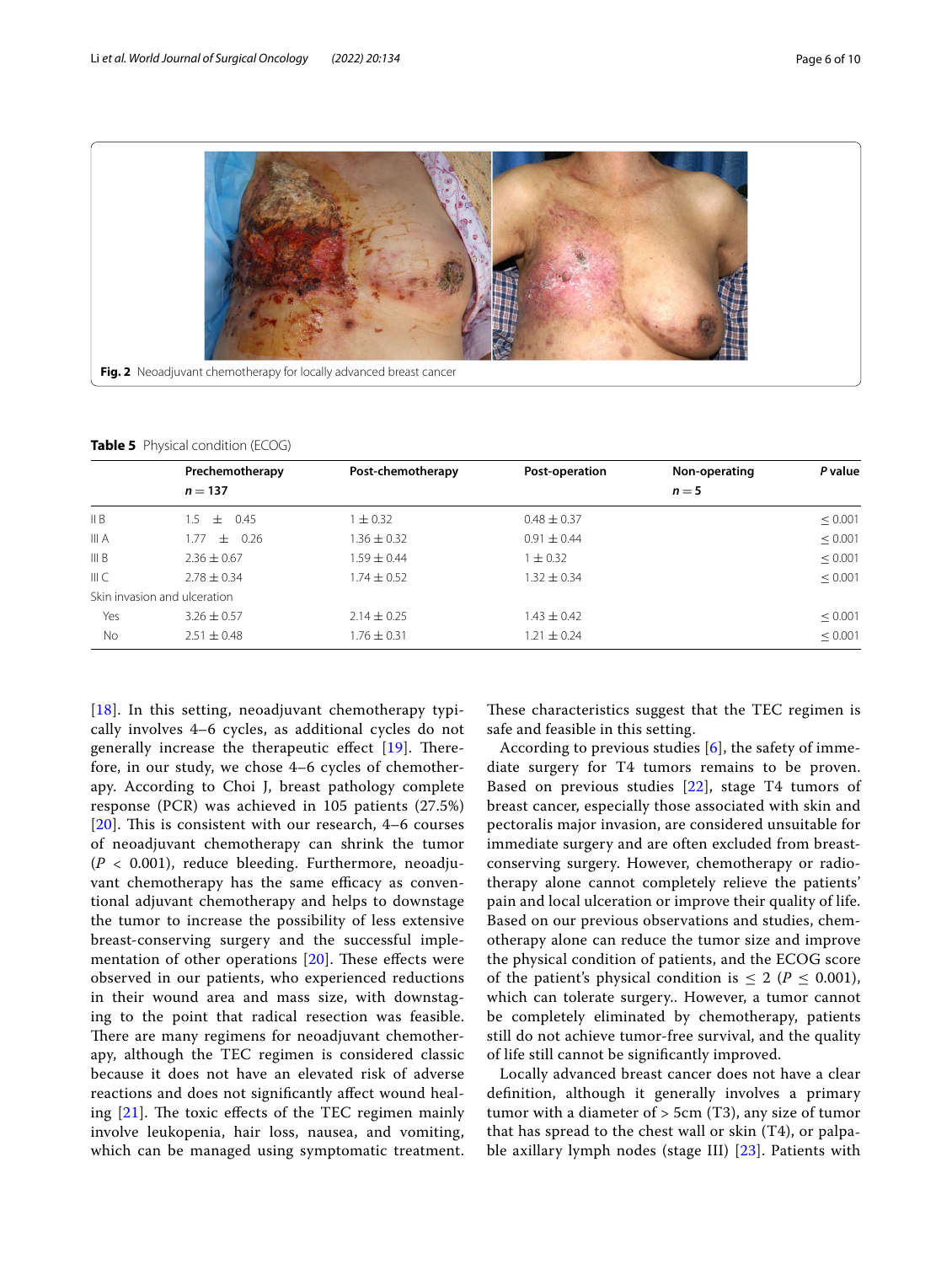locally advanced breast cancer often experience pain, ulceration, bleeding, and other adverse efects, which contribute to their physiological and psychological burden. The physical condition of patients was scored according to the Eastern Oncology Cooperative Group [[11](#page-8-10)]. The scores of these patients were all  $2-3$  or  $3-4$ points.

All patients in this study had LABC with T3 and T4 tumors, some accompanied by skin invasion or ulcers. Immediate repair is difficult in such cases due to intraoperative trauma and inability to suture the skin after excision. However, patients at our center may undergo neoadjuvant chemotherapy, which shrinks the tumor and the area of ulceration and, thus, a less traumatic mastectomy and a possible immediate repair. We believe that this approach benefts patients, as it provides the greatest reduction in tumor burden and improves their quality of physical condition ( $P \leq 0.001$ ), although it requires good coordination between the surgeons performing the modified mastectomy and reconstruction. This technique also agrees with the current practice of cancer-related plastic surgery  $[24]$  $[24]$ , in which the effects of any adjuvant chemotherapy should be considered when determining whether the patient is eligible for reconstructive surgery. Therefore, we assessed the patient's quality of life and tumor size before immediate plastic surgery and concluded that the patient could tolerate surgery and that the transferred latissimus dorsi fap could repair the wound defect. Reconstruction is generally performed after the patient has achieved a treatment response, although the technique and timing must be tailored to the individual patient.

A large skin incision is needed to achieve a negative resection margin when treating locally advanced breast cancer, especially in cases of stage IIIB or IIIC disease [[7\]](#page-8-6). Thus, wound coverage has become a key issue, as it is important to provide coverage of extensive chest wall defects. Unfortunately, a large incision is needed to achieve a sufficient negative resection margin, and postoperative wound coverage has become a key issue [\[25](#page-8-24)]. Conventional skin grafting signifcantly afects the postoperative appearance and morphology, and these grafts have a poor tolerance of post-operative radiotherapy and a risk of serious radiation ulcers [[26](#page-8-25)]. However, fapbased reconstruction is safe for post-operative radiotherapy and is often used to manage radiation ulcers. Masaki et al. reported a successful case of a large abdominal wall defect treated by a combined serratus anterior and latissimus dorsi musculocutaneous flap  $[27]$  $[27]$ . Therefore, an autologous musculocutaneous fap would be ideal for reconstruction immediately after breast cancer surgery [[28\]](#page-8-27). Latissimus dorsi musculocutaneous flaps can be combined with local faps as a "combined pedicled fap"

to repair larger defects in women with large breasts or breast ptosis [[29](#page-8-28)]. Furthermore, the latissimus dorsi musculocutaneous fap is mainly supplied by the subscapular and thoracodorsal arteries, which have not been damaged during radical mastectomy with axillary lymph node dis-section [[30](#page-8-29)]. Moreover, that operation is relatively simple, has minimal efects on the donor region at the shoulder and the back, and has few serious complications [\[31](#page-8-30)]. Long-term results of immediate replacement of volume with latissimus dorsi musculocutaneous faps for breast conserving yielded satisfactory and stable aesthetic results that remained unchanged over a long period of time. This option should be considered when indications for post-mastectomy radiotherapy exist or may exist [\[32](#page-8-31)]. Skin-sparing mastectomy (SSM) and immediate breast reconstruction (IBR) with latissimus dorsi flaps are safe and produce high patient satisfaction [\[33](#page-8-32)]. Some surgeons are hesitant to perform immediate breast reconstruction on high-risk patients. According to Dudley CM. et al. [\[34\]](#page-9-0), a study of 5318 patients with stages II and III breast cancer who underwent immediate breast reconstruction compared with unilateral mastectomy showed similar rates of ipsilateral local recurrence. This provides the surgeon with an acceptable option. Other studies have shown that IBR is a safe option for patients with locally advanced breast cancer without adverse efects on survival, cancer recurrence, or adjuvant therapy [[35\]](#page-9-1).

In our cases, rapid pathological examination was performed to confirm the negative surgical margins. The results indicated that skin grafting alone would not be an appropriate option, especially given the limited tolerance of these flaps to radiotherapy  $[26]$ . The rectus abdominis fap is also fairly close to the related defect, although damage to the blood supply during removal of the anterior rectus sheath and muscle might compromise its use in this setting [[36](#page-9-2)]. Furthermore, women may have undergone previous abdominal procedures (e.g., liposuction or plastic surgery), which would exclude the use of transverse rectus abdominis myocutaneous and deep inferior epigastric perforator faps for breast reconstruction  $[37]$  $[37]$ . Therefore, the latissimus dorsi musculocutaneous fap is an ideal choice for repairing the defect left by radical mastectomy [\[38\]](#page-9-4).

Radical mastectomy is ideal when there is no distant metastasis in cases of locally advanced breast cancer, although surgery should still aim to minimize the tumor burden even in cases where radical resection is not possible. In these cases, surgery helps prolong the patients' lives and improves their quality of life [[39](#page-9-5)]. Latissimus dorsi musculocutaneous faps have advantages in this case. According to an analysis of short-term and long-term outcomes of breast reconstruction surgery immediately following neoadjuvant chemotherapy in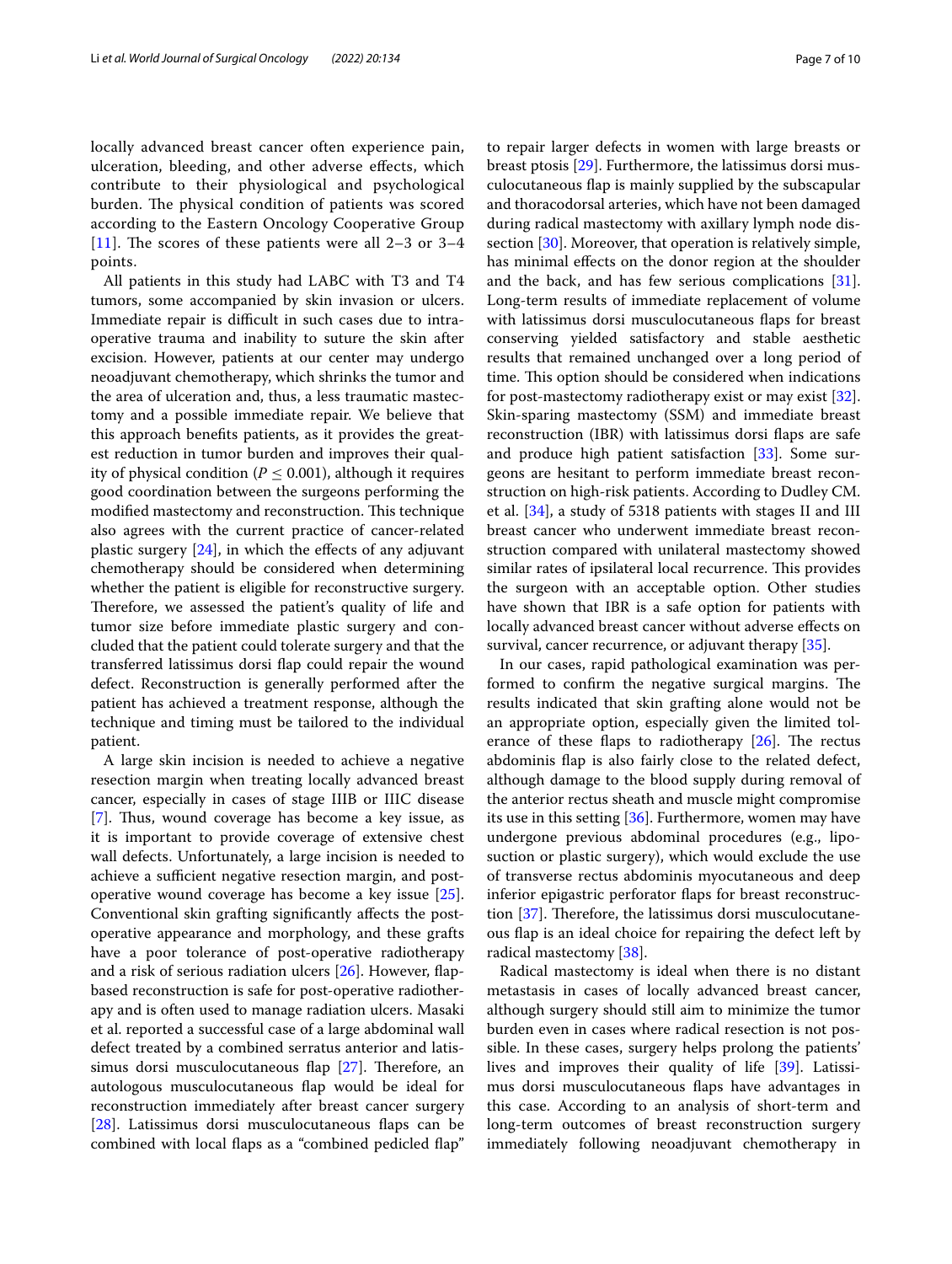### <span id="page-7-0"></span>**Table 6** Core tip

| <b>Treatment</b>      |                                         | Procedure                                                                                                                                                                                                                                       | Aim                                                                                 |
|-----------------------|-----------------------------------------|-------------------------------------------------------------------------------------------------------------------------------------------------------------------------------------------------------------------------------------------------|-------------------------------------------------------------------------------------|
| Chemotherapy          | Four to six<br>course of treat-<br>ment | <b>TEC</b><br>EC-T<br><b>TAC</b>                                                                                                                                                                                                                | The tumor wound was reduced and blood supply<br>was reduced.<br>ECOG score $\leq$ 3 |
| Surgery               | Preoperative                            | The blood supply of the flap was investigated by<br>ultrasound Doppler.<br>Remove ulcer secretions for bacterial culture.<br>According to the results of bacterial culture, sensitive<br>antibiotics were selected.                             | Excise tumor, repair defect and improve patient's<br>physical condition             |
|                       | Intraoperative                          | The excised tissue was sent for pathological and<br>cryogenic examination.<br>Try to achieve negative margin.<br>The latissimus dorsi flap was designed according to<br>the scope of resection.<br>Donor site suture, cannot suture skin graft. |                                                                                     |
|                       | Post-operation                          | Antibiotics were given according to the results of<br>preoperative bacterial culture.<br>Continuous negative pressure drainage, drainage<br>liquid less than 20 ml, remove the drainage tube.                                                   |                                                                                     |
| Radiotherapy          |                                         | Patients with lymph node metastasis were treated<br>with radiotherapy in stage III and IV.                                                                                                                                                      | Reduce local tumor recurrence, reduce distant<br>metastasis.                        |
| Endocrinotherapy      |                                         | ER, PR-positive patients                                                                                                                                                                                                                        |                                                                                     |
| Trastuzumab treatment |                                         | Patients with positive HER-2                                                                                                                                                                                                                    |                                                                                     |

1135 patients with IBR and NAC, the valuation of complications showed that there were no cases of total fap necrosis, 2 cases of partial fap necrosis, 1 case of wound infection, and only 1 case requiring delay of followup treatment due to partial fap necrosis. A long-term assessment showed no local recurrence, but distant metastasis was observed in 4 cases, and 3 patients died  $[40]$  $[40]$ . This statistical result is basically consistent with our research results. Therefore, we believe that our study is safe and efective and can improve the quality of life of patients.

Our study had some limitations. Specifcally, its sample size was small, and it was a short-term study without a control group. Further prospective studies are needed. Long-term observation and analysis are required to assess overall survival.

# **Conclusions**

In conclusion (Table [6\)](#page-7-0), neoadjuvant chemotherapy is an accepted treatment option for patients with locally advanced breast cancer, and the use of a latissimus dorsi musculocutaneous fap for post-mastectomy reconstruction may improve the patients' physical condition. Our results indicated that this strategy was safe and feasible due to the lack of signifcant donor-site and reconstruction-related complications. However, long-term followup is needed to confirm the safety and efficacy of this strategy.

### **Acknowledgements** Not applicable.

### **Authors' contributions**

Jianghua Ran is the corresponding author and designed the study. Lu Li designed the study and drafted the initial manuscript. Wang Li, Xian Zhao, Jia He, Shuo Mei, and Xibin Zhang participated in the acquisition, analysis, and interpretation of the data. Yue Yang and Xuejun Guo revised the article critically for important intellectual content. All authors read and approved the final manuscript.

### **Funding**

This work was supported by the National Natural Science Foundation of China, No. 82060127, and the Yunnan Science and Technology Department and the Kunming Medical University Applied Basic Research Joint Special Fund, No. 2019FE001 (-270).

### **Availability of data and materials**

The datasets used and/or analyzed during the current study are available from the corresponding author on reasonable request.

### **Declarations**

### **Ethics approval and consent to participate**

The study protocol was approved by the Medical Ethics Committee of the Afliated Calmette Hospital of Kunming Medical University (Document Number: 2019-02). Signed written informed consent was obtained from the patients and/or guardians.

### **Consent for publication**

Consent for publication has been obtained from participants.

### **Competing interests**

The authors declare that they have no competing interests.

### **Author details**

<sup>1</sup> Department of Breast Surgery, The Affiliated Calmette Hospital of Kunming Medical University, No. 1228, Beijing Road, Panlong District, Kunming 650224,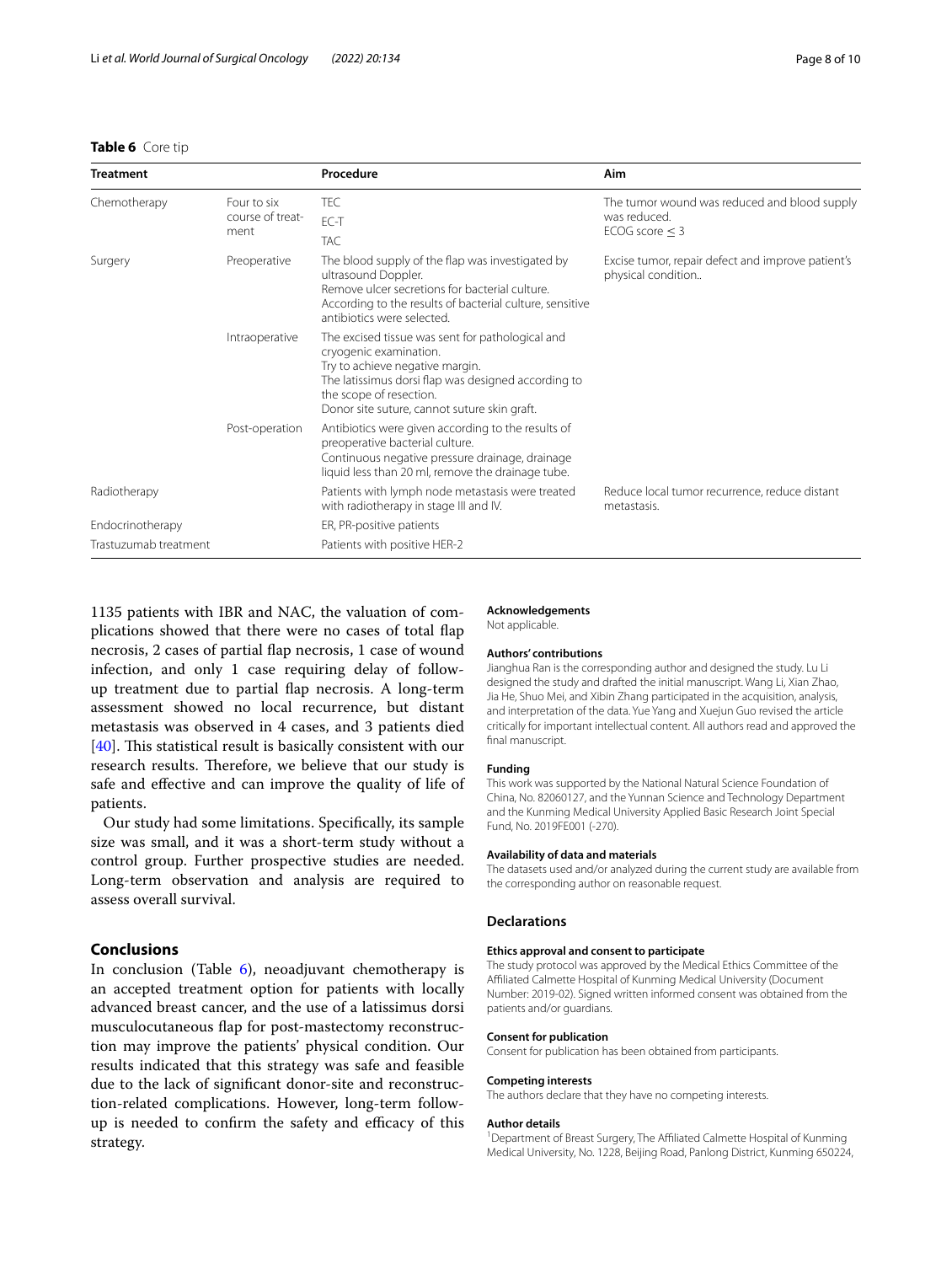Yunnan, China. <sup>2</sup> Department of Hepatopancreatobiliary Surgery, The Affiliated Calmette Hospital of Kunming Medical University, No. 1228, Beijing Road, Panlong District, Kunming 650224, Yunnan, China. <sup>3</sup> Department of Plastic Surgery, The Afliated Calmette Hospital of Kunming Medical University, No. 1228, Beijing Road, Panlong District, Kunming 650224, Yunnan, China.

### Received: 23 September 2021 Accepted: 16 April 2022 Published online: 27 April 2022

### **References**

- <span id="page-8-0"></span>Bray F, Ferlay J, Soerjomataram I, Siegel RL, Torre LA, Jemal A. Global cancer statistics 2018: GLOBOCAN estimates of incidence and mortality worldwide for 36 cancers in 185 countries. CA Cancer J Clin. 2015;68:394– 424. <https://doi.org/10.3322/caac.21492>.
- <span id="page-8-1"></span>2. Bellanger M, Zeinomar N, Tehranifar P, Terry MB. Are global breast cancer incidence and mortality patterns related to country-specifc economic development and prevention strategies? J Glob Oncol. 2018;4:1–16. [https://doi.org/10.1200/JGO.17.00207.](https://doi.org/10.1200/JGO.17.00207)
- <span id="page-8-2"></span>3. Li Y, Xi Y, Liu Q, Zhang N, Nie J. Baseline characteristics of breast cancer in Yunnan Province, China. Mod Onco. 2014;22:64.
- <span id="page-8-3"></span>4. NCCN Clinical Practice Guidelines Oncology. Breast Cancer. 2019. [https://](https://www.nccn.org/professionals/physician_gls/default.aspx) [www.nccn.org/professionals/physician\\_gls/default.aspx](https://www.nccn.org/professionals/physician_gls/default.aspx)
- <span id="page-8-4"></span>5. Bertozzi N, Pesce M, Santi P, Raposio E. One-stage immediate breast reconstruction: a concise review. Biomed Res Int. 2017;2017:6486859. <https://doi.org/10.1155/2017/6486859>.
- <span id="page-8-5"></span>6. Wang M, Chen H, Wu K, Ding A, Zhang P, Zhang M. Post-mastectomy immediate breast reconstruction is oncologically safe in well-selected T4 locally advanced breast cancer: a large population-based study and matched case-control analysis. Breast Cancer Res Treat. 2019;176:337–47. [https://doi.org/10.1007/s10549-019-05240-w.](https://doi.org/10.1007/s10549-019-05240-w)
- <span id="page-8-6"></span>7. Koppiker CB, Noor AU, Dixit S, Busheri L, Sharan G, Dhar U, et al. Extreme oncoplastic surgery for multifocal/multicentric and locally advanced breast cancer. Int J Breast Cancer. 2019;2019:4262589. [https://doi.org/10.](https://doi.org/10.1155/2019/4262589) [1155/2019/4262589.](https://doi.org/10.1155/2019/4262589)
- <span id="page-8-7"></span>8. Ho AL, Tyldesley S, Macadam SA, Lennox PA. Skin-sparing mastectomy and immediate autologous breast reconstruction in locally advanced breast cancer patients: a UBC perspective. Ann Surg Oncol. 2012;19:892– 900. [https://doi.org/10.1245/s10434-011-1989-4.](https://doi.org/10.1245/s10434-011-1989-4)
- <span id="page-8-8"></span>9. Pellicciaro M, Materazzo M, Buonomo C, Vanni G. Feasibility and oncological safety of axillary reverse mapping in patients with locally advanced breast cancer and partial response after neoadjuvant chemotherapy. In Vivo. 2021;35:2489–94.<https://doi.org/10.21873/invivo.12529>.
- <span id="page-8-9"></span>10. Cortazar P, Geyer CE Jr. Pathological complete response in neoadjuvant treatment of breast cancer. Ann Surg Oncol. 2015;22:1441–6. [https://doi.](https://doi.org/10.1245/s10434-015-4404-8) [org/10.1245/s10434-015-4404-8.](https://doi.org/10.1245/s10434-015-4404-8)
- <span id="page-8-10"></span>11. Wildes TM, Ruwe AP, Fournier C, Gao F, Carson KR, Piccirillo JF, et al. Geriatric assessment is associated with completion of chemotherapy, toxicity, and survival in older adults with cancer. J Geriatr Oncol. 2013;4:227–34. [https://doi.org/10.1016/j.jgo.2013.02.002.](https://doi.org/10.1016/j.jgo.2013.02.002)
- <span id="page-8-11"></span>12. Motono N, Shimada K, Kamata T, Uramoto H. Sternal resection and reconstruction for metastasis due to breast cancer: the Marlex sandwich technique and implantation of a pedicled latissimus dorsi musculocutaneous fap. J Cardiothorac Surg. 2019;14:79. [https://doi.org/10.1186/](https://doi.org/10.1186/s13019-019-0905-z) [s13019-019-0905-z](https://doi.org/10.1186/s13019-019-0905-z).
- <span id="page-8-12"></span>13. Yang JR, Kuo WL, Yu CC, Chen SC, Huang JJ. Reconstructive outcome analysis of the impact of neoadjuvant chemotherapy on immediate breast reconstruction: a retrospective cross-sectional study. BMC Cancer. 2021;21:522.<https://doi.org/10.1186/s12885-021-08256-y>.
- <span id="page-8-13"></span>14. Wengler CA, Valente SA, Al-Hilli Z, Woody NM, Muntean JH, Abraham J, et al. Determinants of short and long term outcomes in patients undergoing immediate breast reconstruction following neoadjuvant chemotherapy. J Surg Oncol. 2017;116:797–802. [https://doi.org/10.1002/](https://doi.org/10.1002/jso.24741) [jso.24741.](https://doi.org/10.1002/jso.24741)
- <span id="page-8-14"></span>15. Wolmark N, Wang J, Mamounas E, Bryant J, Fisher B. Preoperative chemotherapy in patients with operable breast cancer: nine-year results from National Surgical Adjuvant Breast and Bowel Project B-18. J Natl Cancer Inst Monogr. 2001;30:96–102. [https://doi.org/10.1093/oxfordjournals.](https://doi.org/10.1093/oxfordjournals.jncimonographs.a003469) [jncimonographs.a003469.](https://doi.org/10.1093/oxfordjournals.jncimonographs.a003469)
- <span id="page-8-15"></span>16. Bear HD, Anderson S, Smith RE, Geyer CE Jr, Mamounas EP, Fisher B, et al. Sequential preoperative or postoperative docetaxel added to preoperative doxorubicin plus cyclophosphamide for operable breast cancer: National Surgical Adjuvant Breast and Bowel Project Protocol B-27. J Clin Oncol. 2006;24:2019–27. [https://doi.org/10.1200/JCO.2005.04.1665.](https://doi.org/10.1200/JCO.2005.04.1665)
- <span id="page-8-16"></span>17. Wang B, Fu JF, Hong ZW. Efficacy of neoadjuvant chemotherapy with FEC and TEC regimen on breast cancer. Ai Zheng. 2009;28:292–6.
- <span id="page-8-17"></span>18. Wu J, Cao G, Sun X, Lee J, Rubin DL, Napel S, et al. Intratumoral spatial heterogeneity at perfusion MR imaging predicts recurrence-free survival in locally advanced breast cancer treated with neoadjuvant chemotherapy. Radiology. 2018;288:26–35. [https://doi.org/10.1148/radiol.20181](https://doi.org/10.1148/radiol.2018172462) [72462](https://doi.org/10.1148/radiol.2018172462).
- <span id="page-8-18"></span>19. Brackstone M, Palma D, Tuck AB, Scott L, Potvin K, Vandenberg T, et al. Concurrent neoadjuvant chemotherapy and radiation therapy in locally advanced breast cancer. Int J Radiat Oncol Biol Phys. 2017;99:769–76. [https://doi.org/10.1016/j.ijrobp.2017.06.005.](https://doi.org/10.1016/j.ijrobp.2017.06.005)
- <span id="page-8-19"></span>20. Choi J, Laws A, Hu J, Barry W, Golshan M, King T. Margins in breastconserving surgery after neoadjuvant therapy. Ann Surg Oncol. 2018;25:3541–7.<https://doi.org/10.1245/s10434-018-6702-4>.
- <span id="page-8-20"></span>21. Liu Y, Xu Z, Zhang Z, Wen G, Sun J, Han F. Efficacy and safety of TE/TEC/ intensive paclitaxel neoadjuvant chemotherapy for the treatment of breast cancer. Oncol Lett. 2019;17:907–12. [https://doi.org/10.3892/ol.](https://doi.org/10.3892/ol.2018.9658) [2018.9658](https://doi.org/10.3892/ol.2018.9658).
- <span id="page-8-21"></span>22. Mazor AM, Mateo AM, Demora L, Sigurdson ER, Handorf E, Daly JM, et al. Breast conservation versus mastectomy in patients with T3 breast cancers (> 5 cm): an analysis of 37,268 patients from the National Cancer Database. Breast Cancer Res Treat. 2019;173:301–11. [https://doi.org/10.](https://doi.org/10.1007/s10549-018-5007-4) [1007/s10549-018-5007-4](https://doi.org/10.1007/s10549-018-5007-4).
- <span id="page-8-22"></span>23. Priyadarshini R, Raj GM, Kayal S, Ramesh A, Shewade DG. Infuence of ABCB1 C3435T and C1236T gene polymorphisms on tumour response to docetaxel-based neo-adjuvant chemotherapy in locally advanced breast cancer patients of South India. J Clin Pharm Ther. 2019;44:188–96. [https://](https://doi.org/10.1111/jcpt.12797) [doi.org/10.1111/jcpt.12797](https://doi.org/10.1111/jcpt.12797).
- <span id="page-8-23"></span>24. Scomacao I, AlHilli Z, Schwarz G. The Role of Oncoplastic Surgery for Breast Cancer. Curr Treat Options Oncol. 2020;21:94. [https://doi.org/10.](https://doi.org/10.1007/s11864-020-00793-1) [1007/s11864-020-00793-1.](https://doi.org/10.1007/s11864-020-00793-1)
- <span id="page-8-24"></span>25. Tanos G, Prousskaia E, Chow W, Angelaki A, Cirwan C, Hamed H, et al. Locally advanced breast cancer: autologous versus implant-based reconstruction. Plast Reconstr Surg Glob Open. 2016;4:e622. [https://doi.org/10.](https://doi.org/10.1097/GOX.0000000000000598) [1097/GOX.0000000000000598](https://doi.org/10.1097/GOX.0000000000000598).
- <span id="page-8-25"></span>26. Khan AA, Khan IM, Nguyen PP, Lo E, Chahadeh H, Cerniglia M, et al. Skin Graft Techniques. Clin Podiatr Med Surg. 2020;37:821–35. [https://doi.org/](https://doi.org/10.1016/j.cpm.2020.07.007) [10.1016/j.cpm.2020.07.007.](https://doi.org/10.1016/j.cpm.2020.07.007)
- <span id="page-8-26"></span>27. Fujioka M, Hayashida K, Morooka S, Saijo H, Nonaka T. Combined serratus anterior and latissimus dorsi myocutaneous fap for obliteration of an irradiated pelvic exenteration defect and simultaneous site for colostomy revision. World J Surg Oncol. 2014;12:319. [https://doi.org/10.1186/](https://doi.org/10.1186/1477-7819-12-319) [1477-7819-12-319](https://doi.org/10.1186/1477-7819-12-319).
- <span id="page-8-27"></span>28. Cagli B, Manzo MJ, Tenna S, Piombino L, Poccia I, Persichetti P. Heterologous reconstruction and radiotherapy: the role of latissimus dorsi fap as a salvage. Acta Chir Plast. 2012;54:45–51.
- <span id="page-8-28"></span>29. Lee S, Lee J, Lee S, Bae Y. Oncoplastic breast surgery with latissimus dorsi myocutaneous fap for large defect in patients with ptotic breasts: is it feasible when combined with local faps? World J Surg Oncol. 2014;12:65. <https://doi.org/10.1186/1477-7819-12-65>.
- <span id="page-8-29"></span>30. Aomatsu N, Tei S, Haraoka G, Hosoi K, Fujii N, Tsujio G, et al. A case of locally advanced breast cancer treated with modifed radical mastectomy with immediate reconstruction using a tissue expander after endocrine therapy. Gan To Kagaku Ryoho. 2015;42:1812–4.
- <span id="page-8-30"></span>31. Chen H, Zhang P, Zhang M, Wang M, Bai F, Wu K. Growing trends of contralateral prophylactic mastectomy and reconstruction in young breast cancer. J Surg Res. 2019;239:224–32. [https://doi.org/10.1016/j.jss.2019.02.](https://doi.org/10.1016/j.jss.2019.02.002) [002.](https://doi.org/10.1016/j.jss.2019.02.002)
- <span id="page-8-31"></span>32. Hernanz F, Sánchez S, Cerdeira MP, Figuero CR. Long-term results of breast conservation and immediate volume replacement with myocutaneous latissimus dorsi fap. World J Surg Oncol. 2011;9:159. [https://doi.](https://doi.org/10.1186/1477-7819-9-159) [org/10.1186/1477-7819-9-159](https://doi.org/10.1186/1477-7819-9-159).
- <span id="page-8-32"></span>33. Kim Z, Kang SG, Roh JH, Park JH, Lee J, Kim S, et al. Skin-sparing mastectomy and immediate latissimus dorsi fap reconstruction: a retrospective analysis of the surgical and patient-reported outcomes. World J Surg Oncol. 2012;10:259.<https://doi.org/10.1186/1477-7819-10-259>.